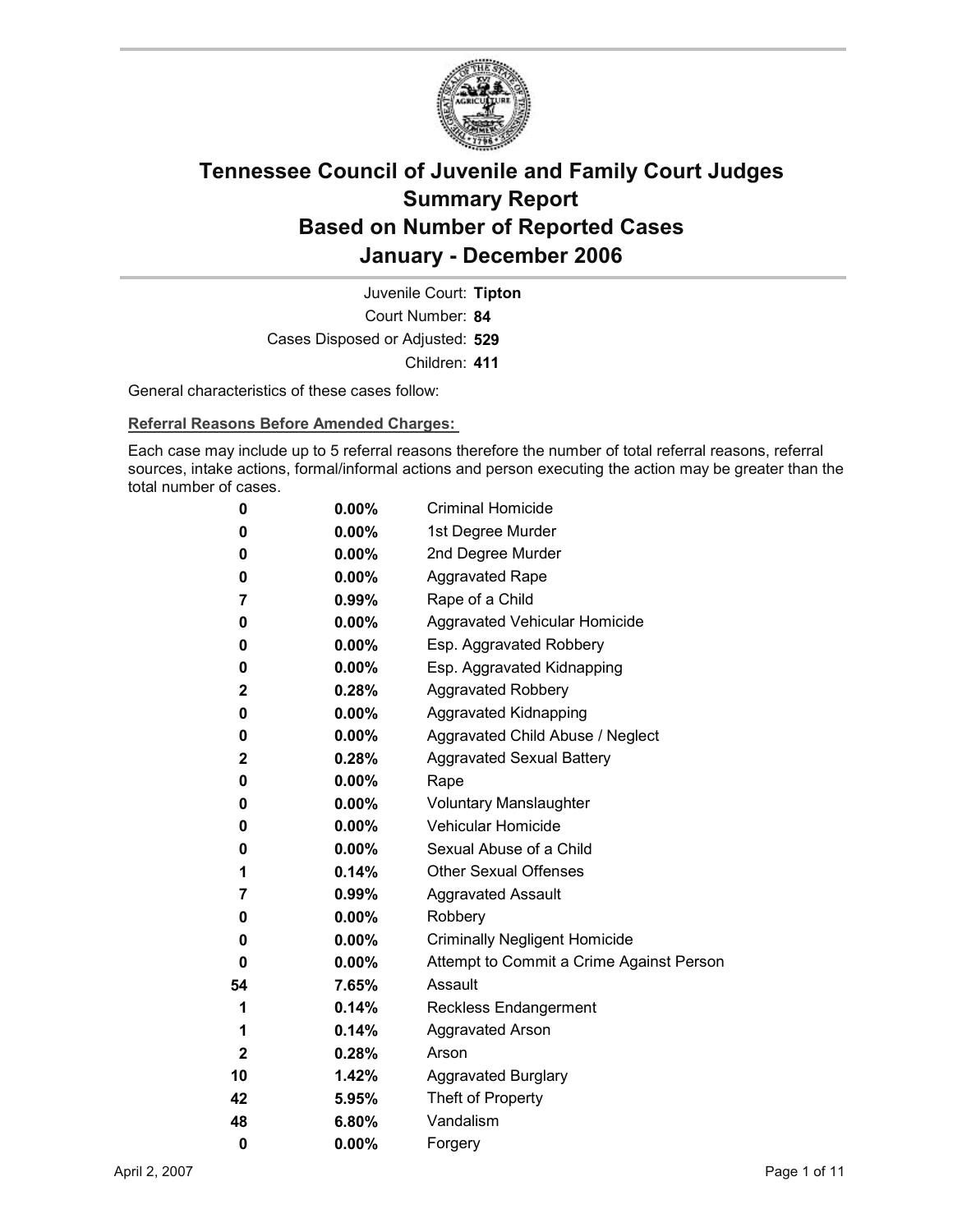

Court Number: **84** Juvenile Court: **Tipton** Cases Disposed or Adjusted: **529** Children: **411**

### **Referral Reasons Before Amended Charges:**

Each case may include up to 5 referral reasons therefore the number of total referral reasons, referral sources, intake actions, formal/informal actions and person executing the action may be greater than the total number of cases.

| 0           | 0.00%    | <b>Worthless Checks</b>                                     |
|-------------|----------|-------------------------------------------------------------|
| 0           | 0.00%    | Illegal Possession / Fraudulent Use of Credit / Debit Cards |
| 15          | 2.12%    | <b>Burglary</b>                                             |
| 1           | 0.14%    | Unauthorized Use of a Vehicle                               |
| 1           | 0.14%    | <b>Cruelty to Animals</b>                                   |
| 0           | $0.00\%$ | Sale of Controlled Substances                               |
| 19          | 2.69%    | <b>Other Drug Offenses</b>                                  |
| 53          | 7.51%    | <b>Possession of Controlled Substances</b>                  |
| $\mathbf 2$ | 0.28%    | <b>Criminal Attempt</b>                                     |
| 6           | 0.85%    | Carrying Weapons on School Property                         |
| 8           | 1.13%    | Unlawful Carrying / Possession of a Weapon                  |
| 10          | 1.42%    | <b>Evading Arrest</b>                                       |
| 0           | 0.00%    | Escape                                                      |
| 4           | 0.57%    | Driving Under Influence (DUI)                               |
| 73          | 10.34%   | Possession / Consumption of Alcohol                         |
| 9           | 1.27%    | Resisting Stop, Frisk, Halt, Arrest or Search               |
| 0           | $0.00\%$ | <b>Aggravated Criminal Trespass</b>                         |
| 8           | 1.13%    | Harassment                                                  |
| 0           | $0.00\%$ | Failure to Appear                                           |
| $\mathbf 2$ | 0.28%    | Filing a False Police Report                                |
| 1           | 0.14%    | Criminal Impersonation                                      |
| 12          | 1.70%    | <b>Disorderly Conduct</b>                                   |
| 8           | 1.13%    | <b>Criminal Trespass</b>                                    |
| 2           | 0.28%    | <b>Public Intoxication</b>                                  |
| 0           | $0.00\%$ | Gambling                                                    |
| 23          | 3.26%    | Traffic                                                     |
| 1           | 0.14%    | Local Ordinances                                            |
| 0           | $0.00\%$ | Violation of Wildlife Regulations                           |
| 1           | 0.14%    | Contempt of Court                                           |
| 6           | 0.85%    | <b>Violation of Probation</b>                               |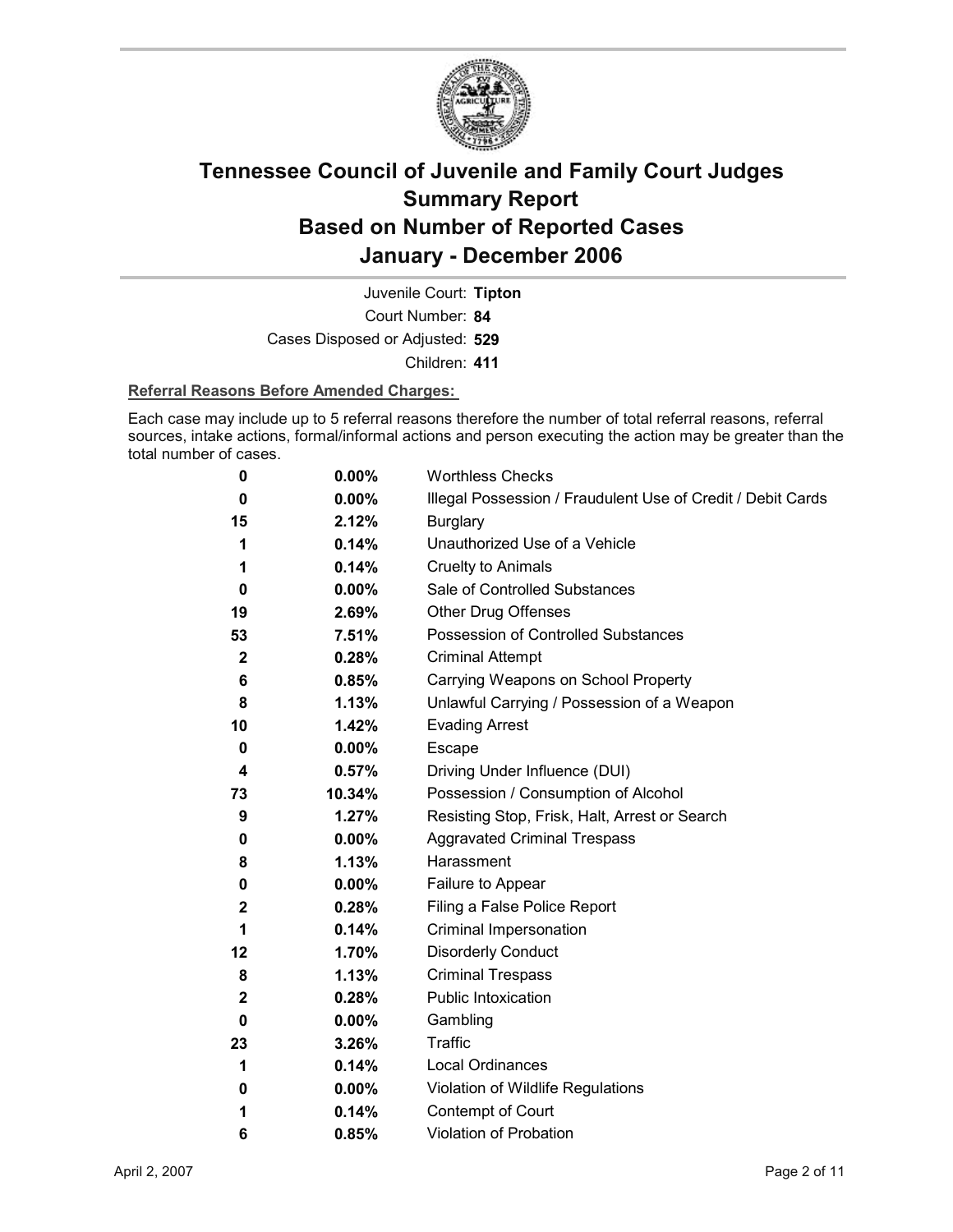

Court Number: **84** Juvenile Court: **Tipton** Cases Disposed or Adjusted: **529** Children: **411**

### **Referral Reasons Before Amended Charges:**

Each case may include up to 5 referral reasons therefore the number of total referral reasons, referral sources, intake actions, formal/informal actions and person executing the action may be greater than the total number of cases.

| 0   | 0.00%    | <b>Violation of Aftercare</b>          |
|-----|----------|----------------------------------------|
| 54  | 7.65%    | <b>Unruly Behavior</b>                 |
| 94  | 13.31%   | Truancy                                |
| 9   | 1.27%    | In-State Runaway                       |
| 1   | 0.14%    | Out-of-State Runaway                   |
| 20  | 2.83%    | Possession of Tobacco Products         |
| 28  | 3.97%    | Violation of a Valid Court Order       |
| 26  | 3.68%    | <b>Violation of Curfew</b>             |
| 0   | $0.00\%$ | Sexually Abused Child                  |
| 0   | 0.00%    | <b>Physically Abused Child</b>         |
| 2   | 0.28%    | Dependency / Neglect                   |
| 0   | 0.00%    | <b>Termination of Parental Rights</b>  |
| 0   | $0.00\%$ | <b>Violation of Pretrial Diversion</b> |
| 0   | $0.00\%$ | Violation of Informal Adjustment       |
| 0   | 0.00%    | <b>Judicial Review</b>                 |
| 0   | $0.00\%$ | <b>Administrative Review</b>           |
| 0   | $0.00\%$ | <b>Foster Care Review</b>              |
| 4   | 0.57%    | Custody                                |
| 0   | 0.00%    | Visitation                             |
| 0   | 0.00%    | Paternity / Legitimation               |
| 0   | $0.00\%$ | Child Support                          |
| 0   | $0.00\%$ | <b>Request for Medical Treatment</b>   |
| 0   | 0.00%    | <b>Consent to Marry</b>                |
| 26  | 3.68%    | Other                                  |
| 706 | 100.00%  | <b>Total Referrals</b>                 |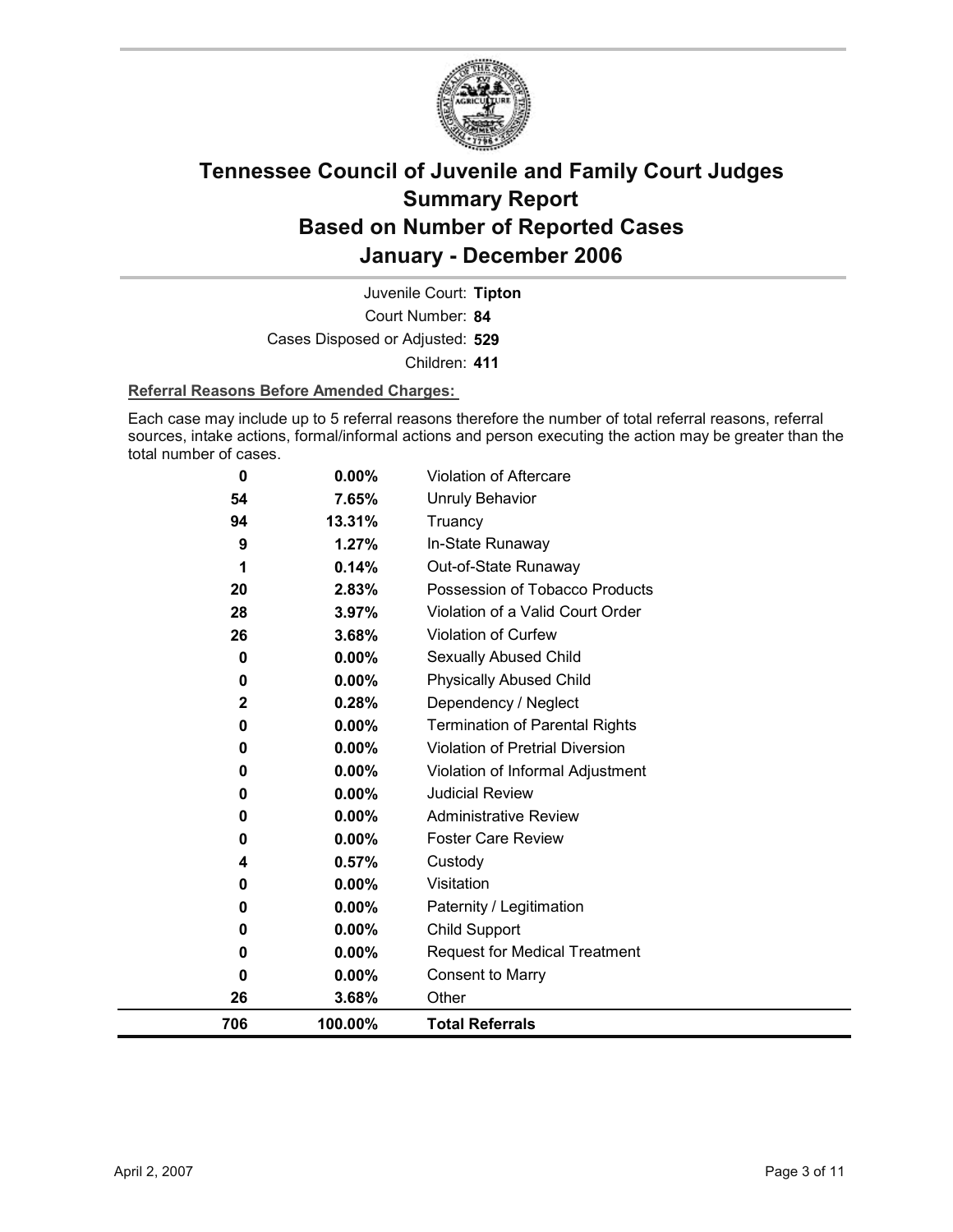

|                     |                                 | Juvenile Court: Tipton            |  |  |
|---------------------|---------------------------------|-----------------------------------|--|--|
| Court Number: 84    |                                 |                                   |  |  |
|                     | Cases Disposed or Adjusted: 529 |                                   |  |  |
|                     |                                 | Children: 411                     |  |  |
| Referral Sources: 1 |                                 |                                   |  |  |
| 499                 | 70.68%                          | Law Enforcement                   |  |  |
| 12                  | 1.70%                           | Parents                           |  |  |
| 0                   | 0.00%                           | <b>Relatives</b>                  |  |  |
| $\bf{0}$            | 0.00%                           | Self                              |  |  |
| 163                 | 23.09%                          | School                            |  |  |
| $\bf{0}$            | 0.00%                           | <b>CSA</b>                        |  |  |
| 5                   | 0.71%                           | <b>DCS</b>                        |  |  |
| 4                   | 0.57%                           | <b>Other State Department</b>     |  |  |
| 0                   | 0.00%                           | <b>District Attorney's Office</b> |  |  |
| 3                   | 0.42%                           | <b>Court Staff</b>                |  |  |
| $\mathbf 2$         | 0.28%                           | Social Agency                     |  |  |
| 9                   | 1.27%                           | <b>Other Court</b>                |  |  |
| 3                   | 0.42%                           | Victim                            |  |  |
| 0                   | $0.00\%$                        | Child & Parent                    |  |  |
| 0                   | 0.00%                           | Hospital                          |  |  |
| 0                   | 0.00%                           | Unknown                           |  |  |
| 6                   | 0.85%                           | Other                             |  |  |
| 706                 | 100.00%                         | <b>Total Referral Sources</b>     |  |  |
|                     |                                 |                                   |  |  |

### **Age of Child at Referral: 2**

| 411 | 100.00%       | <b>Total Child Count</b> |
|-----|---------------|--------------------------|
|     | $0.00\%$<br>0 | Unknown / Not Reported   |
|     | $0.00\%$<br>0 | Ages 19 and Over         |
| 106 | 25.79%        | Ages 17 through 18       |
| 163 | 39.66%        | Ages 15 through 16       |
|     | 88<br>21.41%  | Ages 13 through 14       |
|     | 19<br>4.62%   | Ages 11 through 12       |
|     | 8.52%<br>35   | Ages 10 and Under        |
|     |               |                          |

<sup>1</sup> If different than number of Referral Reasons (706), verify accuracy of your court's data.

<sup>2</sup> One child could be counted in multiple categories, verify accuracy of your court's data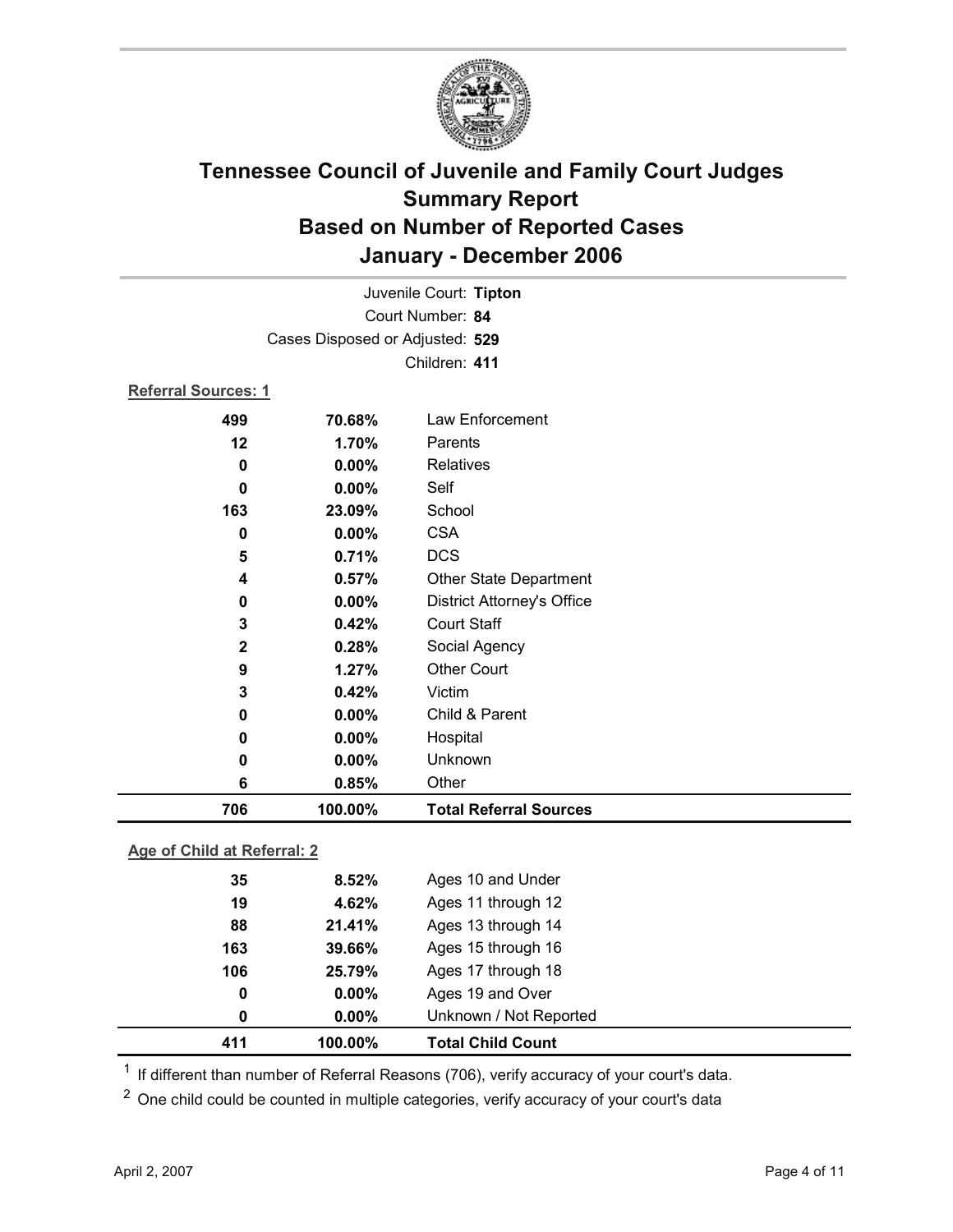

| Juvenile Court: Tipton                  |                                 |                          |  |  |  |
|-----------------------------------------|---------------------------------|--------------------------|--|--|--|
| Court Number: 84                        |                                 |                          |  |  |  |
|                                         | Cases Disposed or Adjusted: 529 |                          |  |  |  |
|                                         |                                 | Children: 411            |  |  |  |
| Sex of Child: 1                         |                                 |                          |  |  |  |
| 265                                     | 64.48%                          | Male                     |  |  |  |
| 146                                     | 35.52%                          | Female                   |  |  |  |
| $\mathbf 0$                             | 0.00%                           | Unknown                  |  |  |  |
| 411                                     | 100.00%                         | <b>Total Child Count</b> |  |  |  |
| Race of Child: 1                        |                                 |                          |  |  |  |
| 287                                     | 69.83%                          | White                    |  |  |  |
| 114                                     | 27.74%                          | African American         |  |  |  |
| $\mathbf 0$                             | 0.00%                           | <b>Native American</b>   |  |  |  |
| $\mathbf 2$                             | 0.49%                           | Asian                    |  |  |  |
| 1                                       | 0.24%                           | Mixed                    |  |  |  |
| $\overline{7}$                          | 1.70%                           | Unknown                  |  |  |  |
| 411                                     | 100.00%                         | <b>Total Child Count</b> |  |  |  |
| <b>Hispanic Origin: 1</b>               |                                 |                          |  |  |  |
| $\mathbf{3}$                            | 0.73%                           | Yes                      |  |  |  |
| 299                                     | 72.75%                          | <b>No</b>                |  |  |  |
| 109                                     | 26.52%                          | Unknown                  |  |  |  |
| 411                                     | 100.00%                         | <b>Total Child Count</b> |  |  |  |
| <b>School Enrollment of Children: 1</b> |                                 |                          |  |  |  |
| 277                                     | 67.40%                          | Yes                      |  |  |  |
| 5                                       | 1.22%                           | <b>No</b>                |  |  |  |
| 129                                     | 31.39%                          | Unknown                  |  |  |  |
| 411                                     | 100.00%                         | <b>Total Child Count</b> |  |  |  |

 $1$  One child could be counted in multiple categories, verify accuracy of your court's data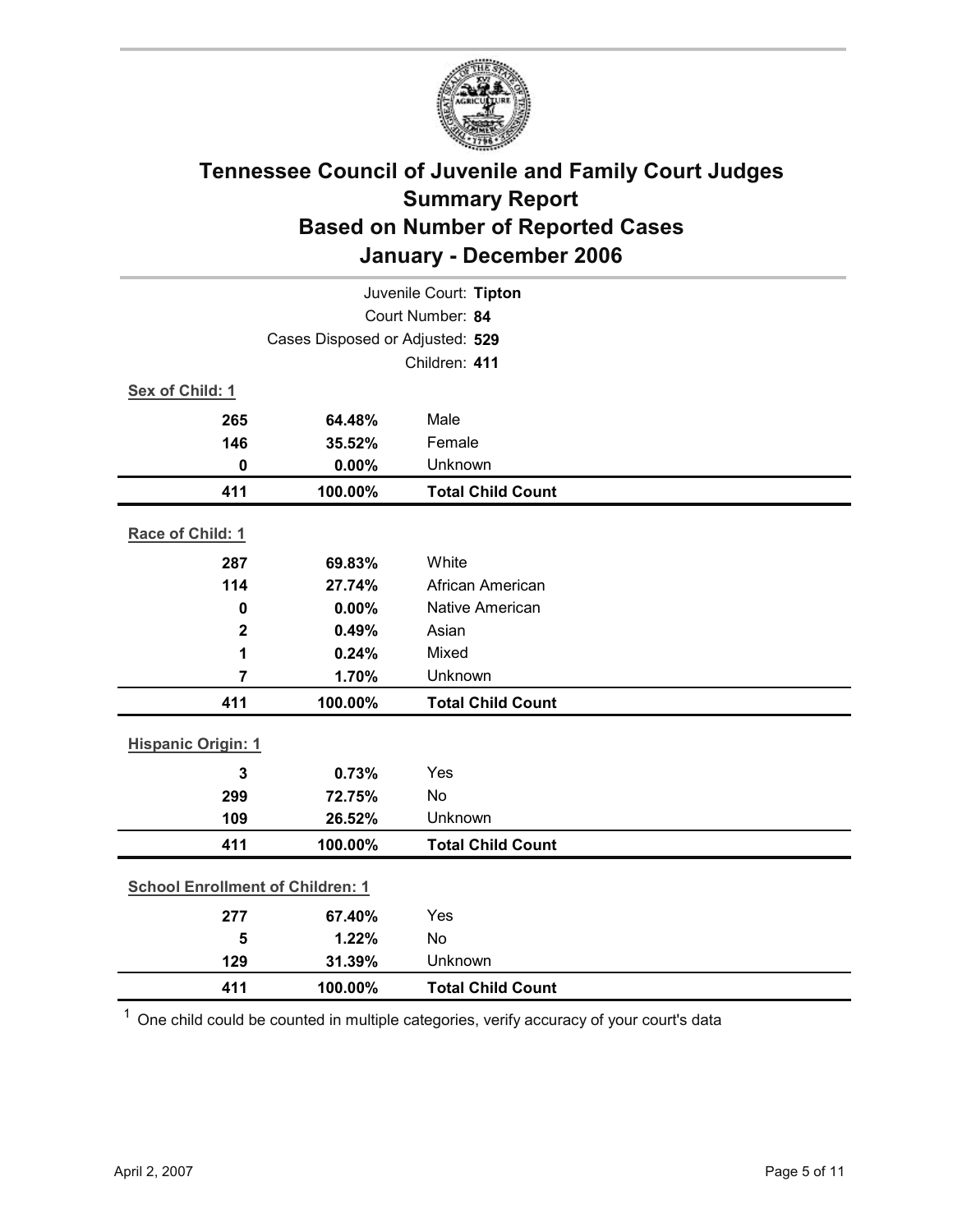

| Juvenile Court: Tipton          |                                                    |                              |  |  |  |  |  |
|---------------------------------|----------------------------------------------------|------------------------------|--|--|--|--|--|
| Court Number: 84                |                                                    |                              |  |  |  |  |  |
| Cases Disposed or Adjusted: 529 |                                                    |                              |  |  |  |  |  |
|                                 |                                                    | Children: 411                |  |  |  |  |  |
|                                 | Living Arrangement of Child at Time of Referral: 1 |                              |  |  |  |  |  |
| 92                              | 22.38%                                             | With Both Biological Parents |  |  |  |  |  |
| 2                               | $0.49\%$                                           | With Father and Stepmother   |  |  |  |  |  |
| 13                              | 3.16%                                              | With Mother and Stepfather   |  |  |  |  |  |
| 232                             | 56.45%                                             | <b>With Mother</b>           |  |  |  |  |  |
| 52                              | 12.65%                                             | <b>With Father</b>           |  |  |  |  |  |
| 18                              | 4.38%                                              | <b>With Relatives</b>        |  |  |  |  |  |
| 0                               | $0.00\%$                                           | <b>With Adoptive Parents</b> |  |  |  |  |  |
| 0                               | $0.00\%$                                           | <b>With Foster Family</b>    |  |  |  |  |  |
|                                 |                                                    |                              |  |  |  |  |  |

| 411         | 100.00%  | <b>Total Child Count</b> |
|-------------|----------|--------------------------|
| $\mathbf 2$ | 0.49%    | Other                    |
| 0           | $0.00\%$ | Unknown                  |
| 0           | $0.00\%$ | Independent              |
| 0           | $0.00\%$ | In an Institution        |
| 0           | $0.00\%$ | In a Residential Center  |
| 0           | $0.00\%$ | In a Group Home          |

### **Type of Detention: 2**

| 529          | 100.00%  | <b>Total Detention Count</b> |
|--------------|----------|------------------------------|
| 0            | $0.00\%$ | Other                        |
| 515          | 97.35%   | Does Not Apply               |
| 0            | $0.00\%$ | <b>Unknown</b>               |
| 1            | 0.19%    | <b>Psychiatric Hospital</b>  |
| 1            | 0.19%    | Jail - No Separation         |
| 1            | 0.19%    | Jail - Partial Separation    |
| $\mathbf{2}$ | 0.38%    | Jail - Complete Separation   |
| 8            | 1.51%    | Juvenile Detention Facility  |
| 1            | 0.19%    | Non-Secure Placement         |
|              |          |                              |

 $<sup>1</sup>$  One child could be counted in multiple categories, verify accuracy of your court's data</sup>

 $2$  If different than number of Cases (529) verify accuracy of your court's data.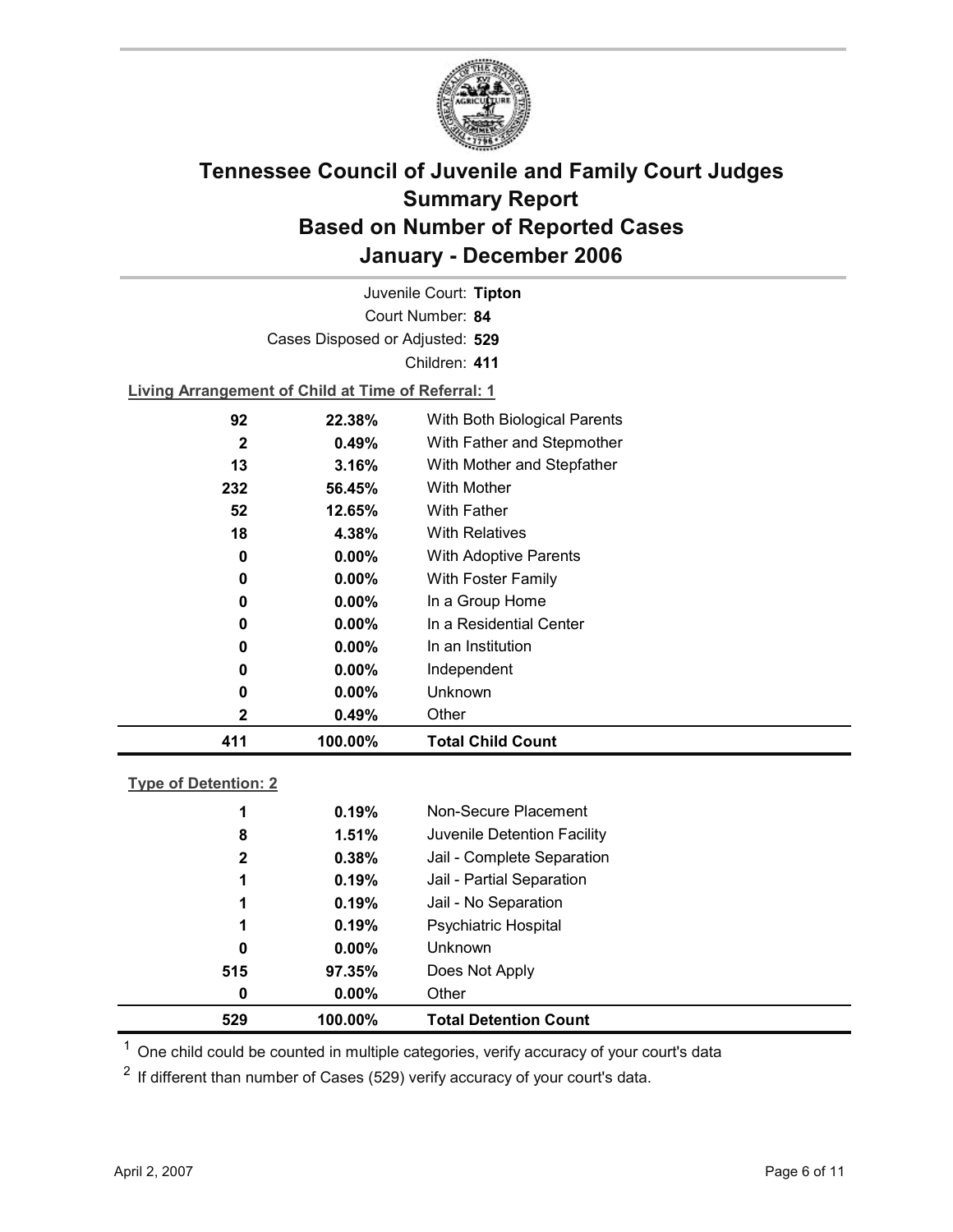

| Juvenile Court: Tipton                         |                                                    |                                     |  |  |  |
|------------------------------------------------|----------------------------------------------------|-------------------------------------|--|--|--|
| Court Number: 84                               |                                                    |                                     |  |  |  |
|                                                | Cases Disposed or Adjusted: 529                    |                                     |  |  |  |
|                                                |                                                    | Children: 411                       |  |  |  |
|                                                | <b>Placement After Secure Detention Hearing: 1</b> |                                     |  |  |  |
| 493                                            | 93.19%<br>Returned to Prior Living Arrangement     |                                     |  |  |  |
| 0                                              | $0.00\%$<br>Juvenile Detention Facility            |                                     |  |  |  |
| 4                                              | 0.76%                                              | Jail                                |  |  |  |
| 4                                              | 0.76%                                              | Shelter / Group Home                |  |  |  |
| $\mathbf{2}$                                   | 0.38%                                              | <b>Foster Family Home</b>           |  |  |  |
| 1                                              | 0.19%                                              | Psychiatric Hospital                |  |  |  |
| 0                                              | $0.00\%$                                           | Unknown / Not Reported              |  |  |  |
| Does Not Apply<br>0.19%<br>1                   |                                                    |                                     |  |  |  |
| 24                                             | Other<br>4.54%                                     |                                     |  |  |  |
| 529<br>100.00%<br><b>Total Placement Count</b> |                                                    |                                     |  |  |  |
|                                                |                                                    |                                     |  |  |  |
|                                                |                                                    |                                     |  |  |  |
| <b>Intake Actions: 2</b>                       |                                                    |                                     |  |  |  |
| 687                                            | 97.31%                                             | <b>Petition Filed</b>               |  |  |  |
| 1                                              | 0.14%                                              | <b>Motion Filed</b>                 |  |  |  |
| 18                                             | 2.55%                                              | <b>Citation Processed</b>           |  |  |  |
| 0                                              | 0.00%                                              | Notification of Paternity Processed |  |  |  |
| 0                                              | 0.00%                                              | Scheduling of Judicial Review       |  |  |  |
| 0                                              | 0.00%                                              | Scheduling of Administrative Review |  |  |  |
| 0                                              | 0.00%                                              | Scheduling of Foster Care Review    |  |  |  |
| 0                                              | 0.00%                                              | Unknown                             |  |  |  |
| 0                                              | 0.00%                                              | Does Not Apply                      |  |  |  |
| 0<br>706                                       | 0.00%<br>100.00%                                   | Other<br><b>Total Intake Count</b>  |  |  |  |

 $1$  If different than number of Cases (529) verify accuracy of your court's data.

 $2$  If different than number of Referral Reasons (706), verify accuracy of your court's data.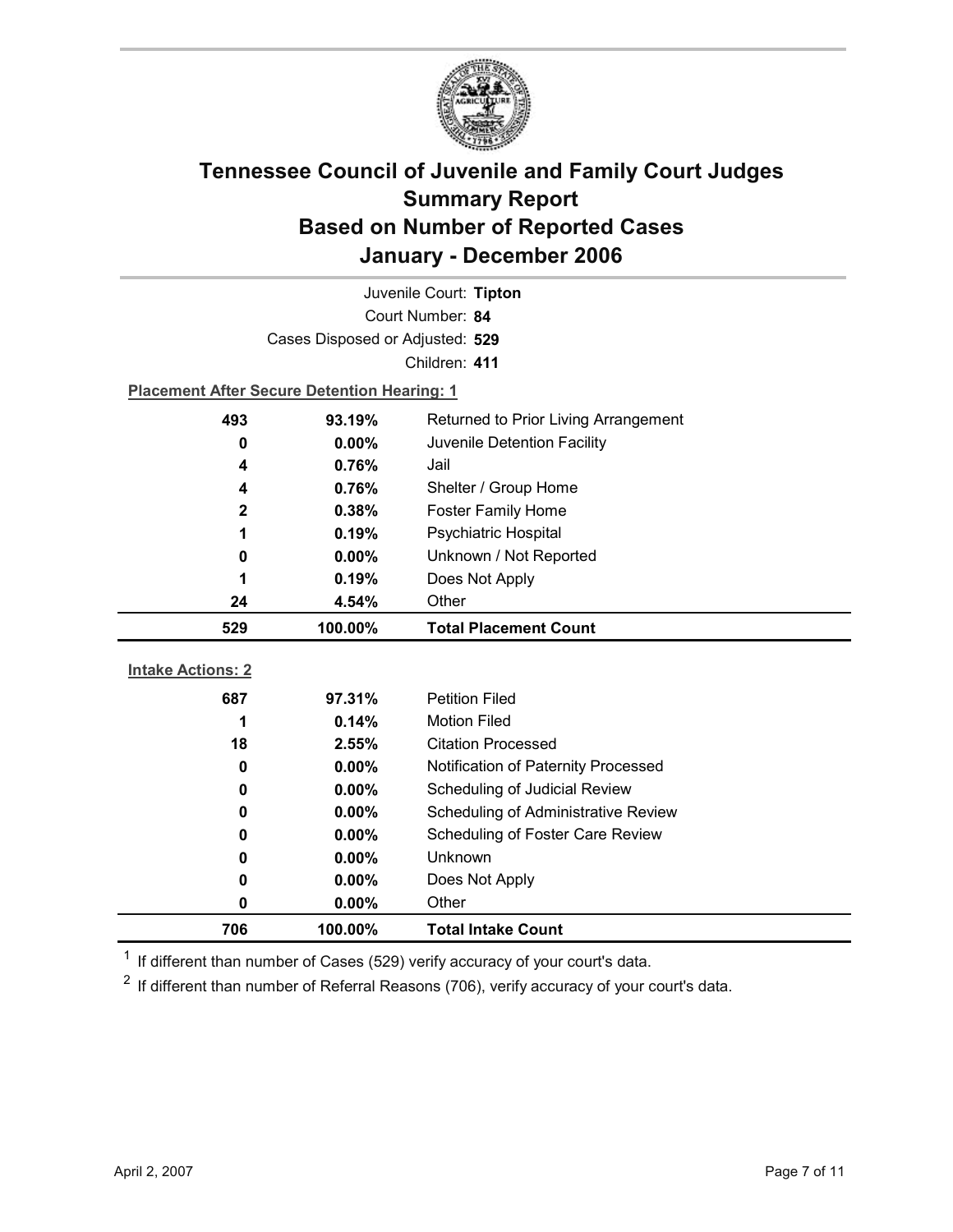

Court Number: **84** Juvenile Court: **Tipton** Cases Disposed or Adjusted: **529** Children: **411**

### **Last Grade Completed by Child: 1**

| 29                                      | 7.06%   | No                       |
|-----------------------------------------|---------|--------------------------|
| 5                                       | 1.22%   | Yes                      |
| <b>Enrolled in Special Education: 1</b> |         |                          |
| 411                                     | 100.00% | <b>Total Child Count</b> |
| 0                                       | 0.00%   | Other                    |
| 181                                     | 44.04%  | Unknown                  |
| 1                                       | 0.24%   | Never Attended School    |
| 3                                       | 0.73%   | Graduated                |
| $\mathbf 2$                             | 0.49%   | <b>GED</b>               |
| 0                                       | 0.00%   | Non-Graded Special Ed    |
| 1                                       | 0.24%   | 12th Grade               |
| 31                                      | 7.54%   | 11th Grade               |
| 37                                      | 9.00%   | 10th Grade               |
| 38                                      | 9.25%   | 9th Grade                |
| 36                                      | 8.76%   | 8th Grade                |
| 31                                      | 7.54%   | 7th Grade                |
| 17                                      | 4.14%   | 6th Grade                |
| $\overline{7}$                          | 1.70%   | 5th Grade                |
| 4                                       | 0.97%   | 4th Grade                |
| 5                                       | 1.22%   | 3rd Grade                |
| $\mathbf{2}$                            | 0.49%   | 2nd Grade                |
| $\overline{7}$                          | 1.70%   | 1st Grade                |
| 7                                       | 1.70%   | Kindergarten             |
| 1                                       | 0.24%   | Preschool                |
| 0                                       | 0.00%   | Too Young for School     |

 $1$  One child could be counted in multiple categories, verify accuracy of your court's data

**411 100.00% Total Child Count**

**377 91.73%** Unknown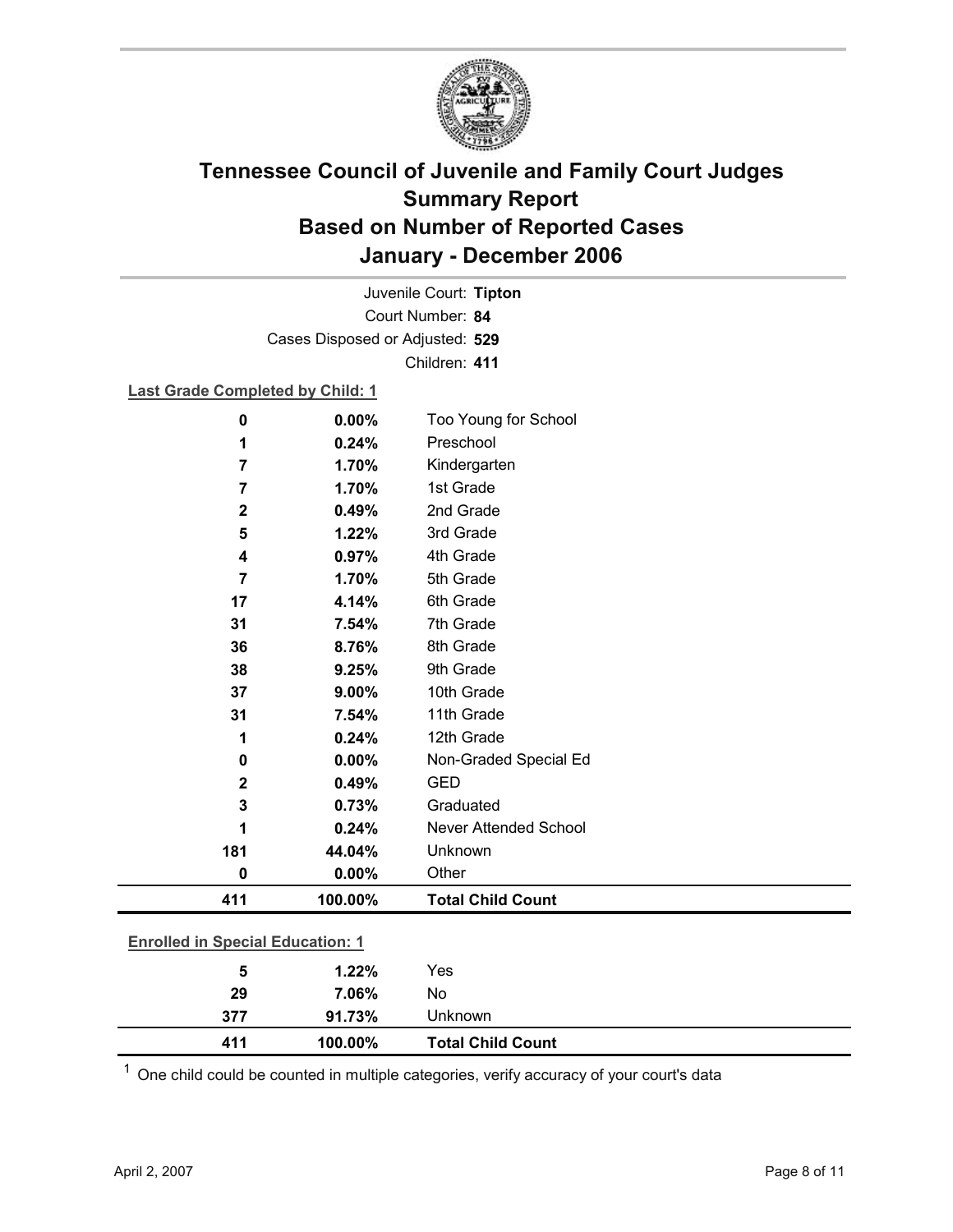

| Juvenile Court: Tipton       |                                 |                           |  |  |  |
|------------------------------|---------------------------------|---------------------------|--|--|--|
|                              | Court Number: 84                |                           |  |  |  |
|                              | Cases Disposed or Adjusted: 529 |                           |  |  |  |
|                              |                                 | Children: 411             |  |  |  |
| <b>Action Executed By: 1</b> |                                 |                           |  |  |  |
| 243                          | 34.42%                          | Judge                     |  |  |  |
| 362                          | 51.27%                          | Referee                   |  |  |  |
| 98                           | 13.88%                          | <b>YSO</b>                |  |  |  |
| 3                            | 0.42%                           | Other                     |  |  |  |
| 0                            | $0.00\%$                        | Unknown / Not Reported    |  |  |  |
| 706                          | 100.00%                         | <b>Total Action Count</b> |  |  |  |

### **Formal / Informal Actions: 1**

| 99  | 14.02%   | Dismissed                                      |
|-----|----------|------------------------------------------------|
| 1   | 0.14%    | Retired / Nolle Prosequi                       |
| 231 | 32.72%   | <b>Complaint Substantiated Delinquent</b>      |
| 3   | 0.42%    | <b>Complaint Substantiated Status Offender</b> |
| 8   | 1.13%    | Complaint Substantiated Dependent / Neglected  |
| 0   | $0.00\%$ | <b>Complaint Substantiated Abused</b>          |
| 0   | $0.00\%$ | <b>Complaint Substantiated Mentally III</b>    |
| 4   | 0.57%    | Informal Adjustment                            |
| 0   | $0.00\%$ | <b>Pretrial Diversion</b>                      |
| 0   | $0.00\%$ | <b>Transfer to Adult Court Hearing</b>         |
| 0   | $0.00\%$ | Charges Cleared by Transfer to Adult Court     |
| 359 | 50.85%   | <b>Special Proceeding</b>                      |
| 0   | $0.00\%$ | <b>Review Concluded</b>                        |
| 1   | 0.14%    | Case Held Open                                 |
| 0   | $0.00\%$ | Other                                          |
| 0   | $0.00\%$ | Unknown / Not Reported                         |
| 706 | 100.00%  | <b>Total Action Count</b>                      |

 $1$  If different than number of Referral Reasons (706), verify accuracy of your court's data.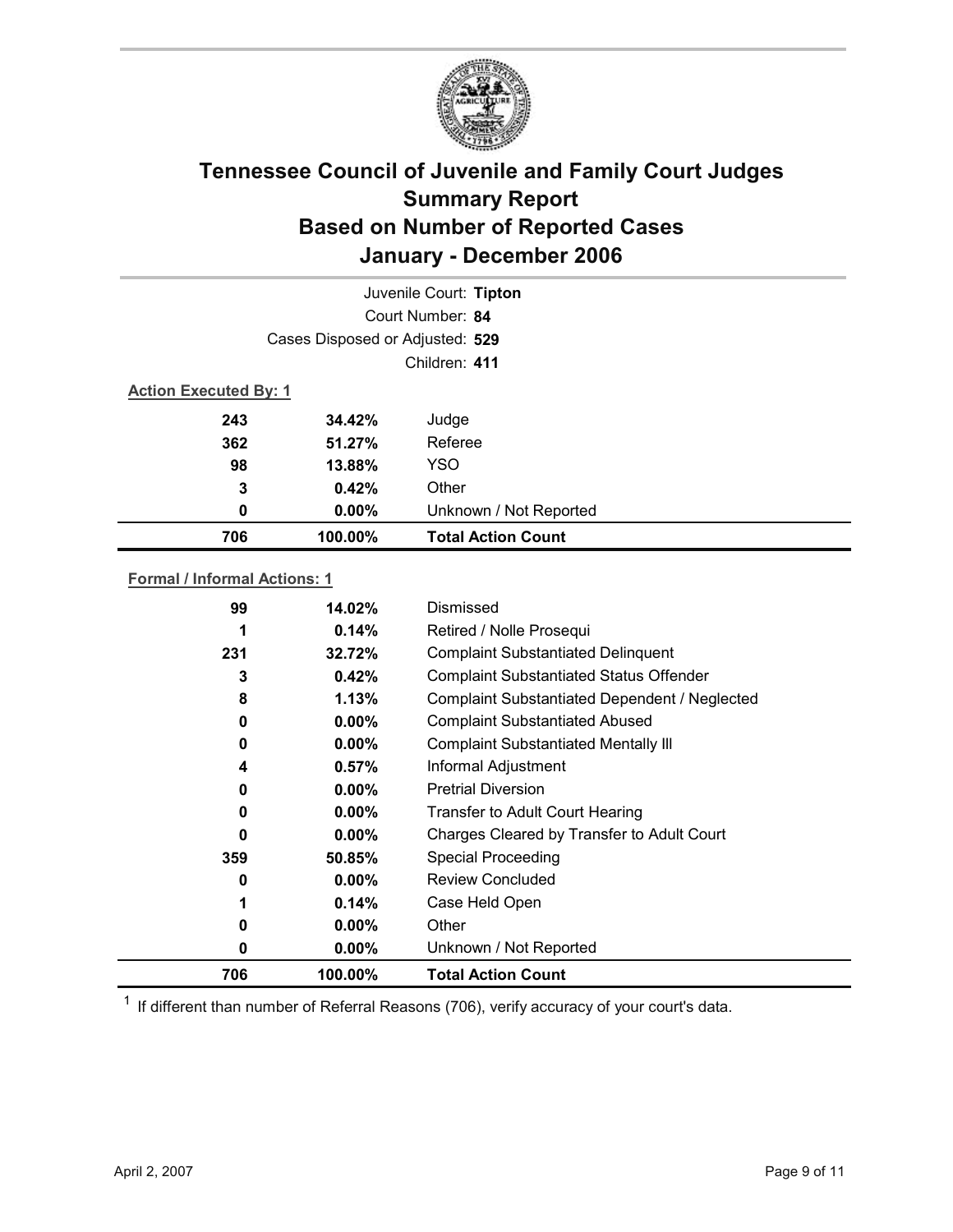

|                                 |                                                       | Juvenile Court: Tipton                               |  |  |
|---------------------------------|-------------------------------------------------------|------------------------------------------------------|--|--|
|                                 |                                                       | Court Number: 84                                     |  |  |
| Cases Disposed or Adjusted: 529 |                                                       |                                                      |  |  |
|                                 |                                                       | Children: 411                                        |  |  |
| <b>Case Outcomes:</b>           | There can be multiple outcomes for one child or case. |                                                      |  |  |
| 101                             | 8.13%                                                 | <b>Case Dismissed</b>                                |  |  |
| $\mathbf{2}$                    | 0.16%                                                 | Case Retired or Nolle Prosequi                       |  |  |
| 19                              | 1.53%                                                 | Warned / Counseled                                   |  |  |
| 45                              | 3.62%                                                 | Held Open For Review                                 |  |  |
| 51                              | 4.10%                                                 | Supervision / Probation to Juvenile Court            |  |  |
| $\mathbf{2}$                    | 0.16%                                                 | <b>Probation to Parents</b>                          |  |  |
| 27                              | 2.17%                                                 | Referral to Another Entity for Supervision / Service |  |  |
| 82                              | 6.60%                                                 | Referred for Mental Health Counseling                |  |  |
| 72                              | 5.79%                                                 | Referred for Alcohol and Drug Counseling             |  |  |
| 3                               | 0.24%                                                 | Referred to Alternative School                       |  |  |
| 0                               | $0.00\%$                                              | Referred to Private Child Agency                     |  |  |
| 4                               | 0.32%                                                 | Referred to Defensive Driving School                 |  |  |
| 0                               | $0.00\%$                                              | Referred to Alcohol Safety School                    |  |  |
| 19                              | 1.53%                                                 | Referred to Juvenile Court Education-Based Program   |  |  |
| 3                               | 0.24%                                                 | Driver's License Held Informally                     |  |  |
| 0                               | $0.00\%$                                              | <b>Voluntary Placement with DMHMR</b>                |  |  |
| 0                               | 0.00%                                                 | Private Mental Health Placement                      |  |  |
| 0                               | $0.00\%$                                              | <b>Private MR Placement</b>                          |  |  |
| 0                               | $0.00\%$                                              | Placement with City/County Agency/Facility           |  |  |
| 0                               | $0.00\%$                                              | Placement with Relative / Other Individual           |  |  |
| 71                              | 5.71%                                                 | Fine                                                 |  |  |
| 164                             | 13.19%                                                | <b>Public Service</b>                                |  |  |
| 16                              | 1.29%                                                 | Restitution                                          |  |  |
| 0                               | 0.00%                                                 | <b>Runaway Returned</b>                              |  |  |
| 19                              | 1.53%                                                 | No Contact Order                                     |  |  |
| 0                               | 0.00%                                                 | Injunction Other than No Contact Order               |  |  |
| 125                             | 10.06%                                                | <b>House Arrest</b>                                  |  |  |
| 105                             | 8.45%                                                 | <b>Court Defined Curfew</b>                          |  |  |
| 0                               | $0.00\%$                                              | Dismissed from Informal Adjustment                   |  |  |
| 0                               | $0.00\%$                                              | <b>Dismissed from Pretrial Diversion</b>             |  |  |
| 0                               | $0.00\%$                                              | <b>Released from Probation</b>                       |  |  |
| 0                               | 0.00%                                                 | <b>Transferred to Adult Court</b>                    |  |  |
| 3                               | 0.24%                                                 | <b>DMHMR Involuntary Commitment</b>                  |  |  |